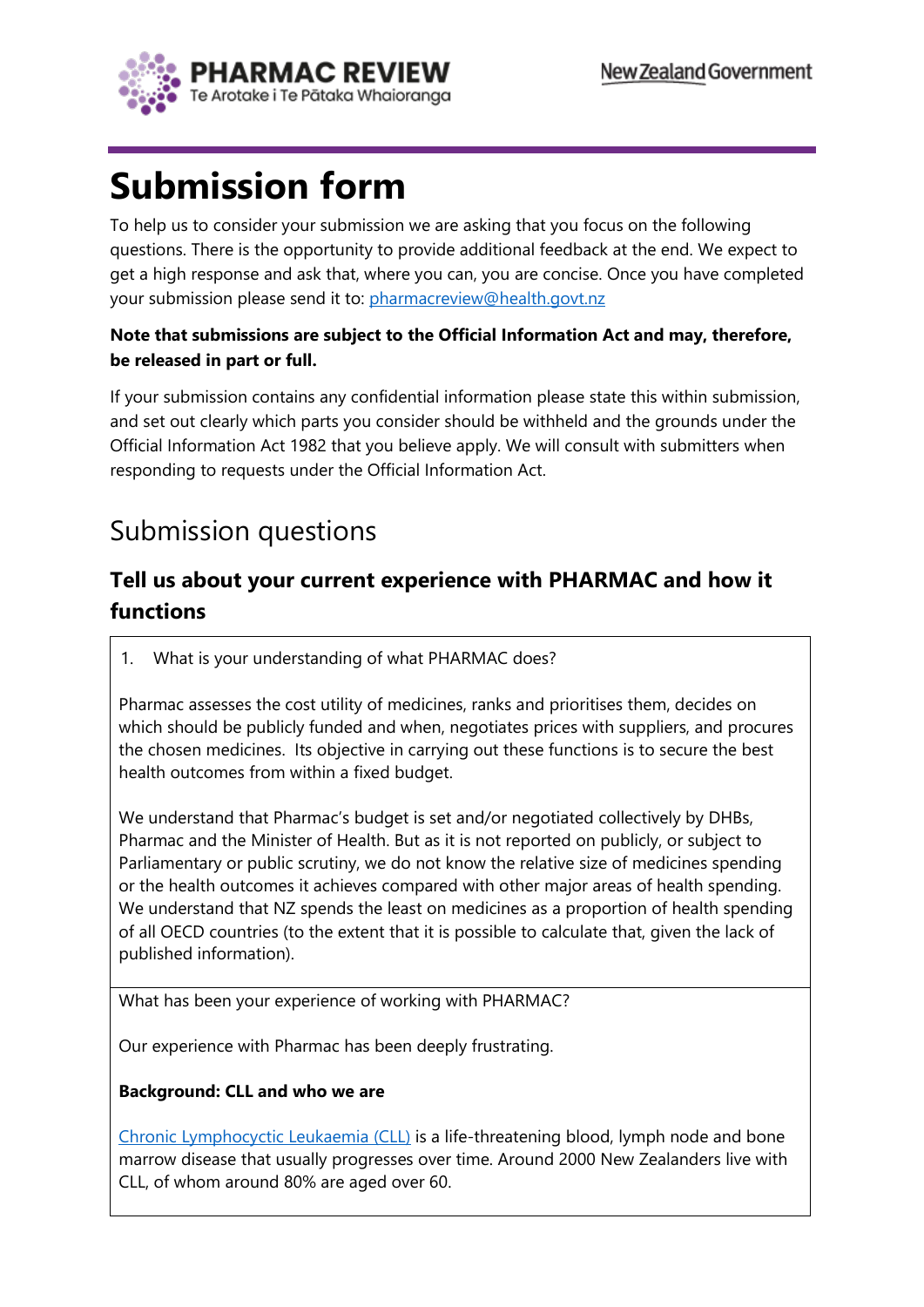CLL Advocates NZ (CLLANZ) [clladvocates.nz](https://clladvocates.nz/) was set up specifically to advocate for treatments for CLL patients with high unmet needs, treatments that are standard of care throughout the developed world. While effective treatment remains unfunded, NZ patients in desperate need have the choice of self-funding, seeking public charity, getting onto a clinical trial, moving countries, or facing death or a greatly diminished quality of life.

As CLL patients tend to be older they are often less able to advocate actively for themselves and be heard by the decision makers. We therefore also seek to ensure patients have comprehensive, up-to-date information about their disease and its treatment, to give them greater confidence in advocating for themselves.

CLLANZ is a member of an international network [CLL Advocates Network \(CLLAN\)](https://www.clladvocates.net/) that works together and shares resources. This enables us to closely follow and report to our patient and carer network on international developments in the treatment of CLL.

We are a small but passionate group of volunteers committed to raising awareness of this cancer and the unmet and largely unheard needs of those who live with it.

#### **Focus of our submission**

We advocate for all available, effective CLL treatments in their needed applications, and for reforms of treatment pathways in New Zealand. See details on page 24 in our [patient](https://clladvocates.nz/wp-content/uploads/2021/02/CLLANZ-Patient-Booklet-2021.pdf) [booklet here.](https://clladvocates.nz/wp-content/uploads/2021/02/CLLANZ-Patient-Booklet-2021.pdf)

But for the purposes of this submission we have chosen to focus on ibrutinib, the longest awaited and most sorely needed treatment for NZ CLL patients. It is the recommended first-line therapy in current international guidelines for older CLL patients (70+), recurrent or refractory disease, and 17p deletion. [Ibrutinib](https://clladvocates.nz/?page_id=16831) (a daily oral medicine) is a B-cell inhibitor that blocks a protein called Bruton's Tyrosine Kinase (BTK). See [here](https://clladvocates.nz/?page_id=16831) for more information about ibrutinib.

Our experience with Pharmac in trying to get this treatment funded is in our view a valuable case study and a graphic illustration of all that is wrong with Pharmac and its processes. Please see [Appendix 1](#page-11-0) of this submission document for a table of the history of Pharmac's reviews of this medicine.

#### **Our experience of Pharmac: a case study**

In the 5+ years since ibrutinib was assessed by Pharmac and ranked as a priority (of varying degrees) for funding, our experience of Pharmac's processes has been: obfuscation; continuous inexplicable delay; an absolute lack of transparency and clarity in its dealings with stakeholders and in the processes it employs; a disregard for the views of patients and their advocates and lack of opportunity for them to be heard; an apparent unwillingness to accept international treatment guidelines and the vast body of international evidence on the efficacy of this medicine; and even claims of lack of evidence.

Our experience with Pharmac also suggests that, no doubt due to their strict, budgetdriven mandate, they do not factor into their processes the speed, scale and significance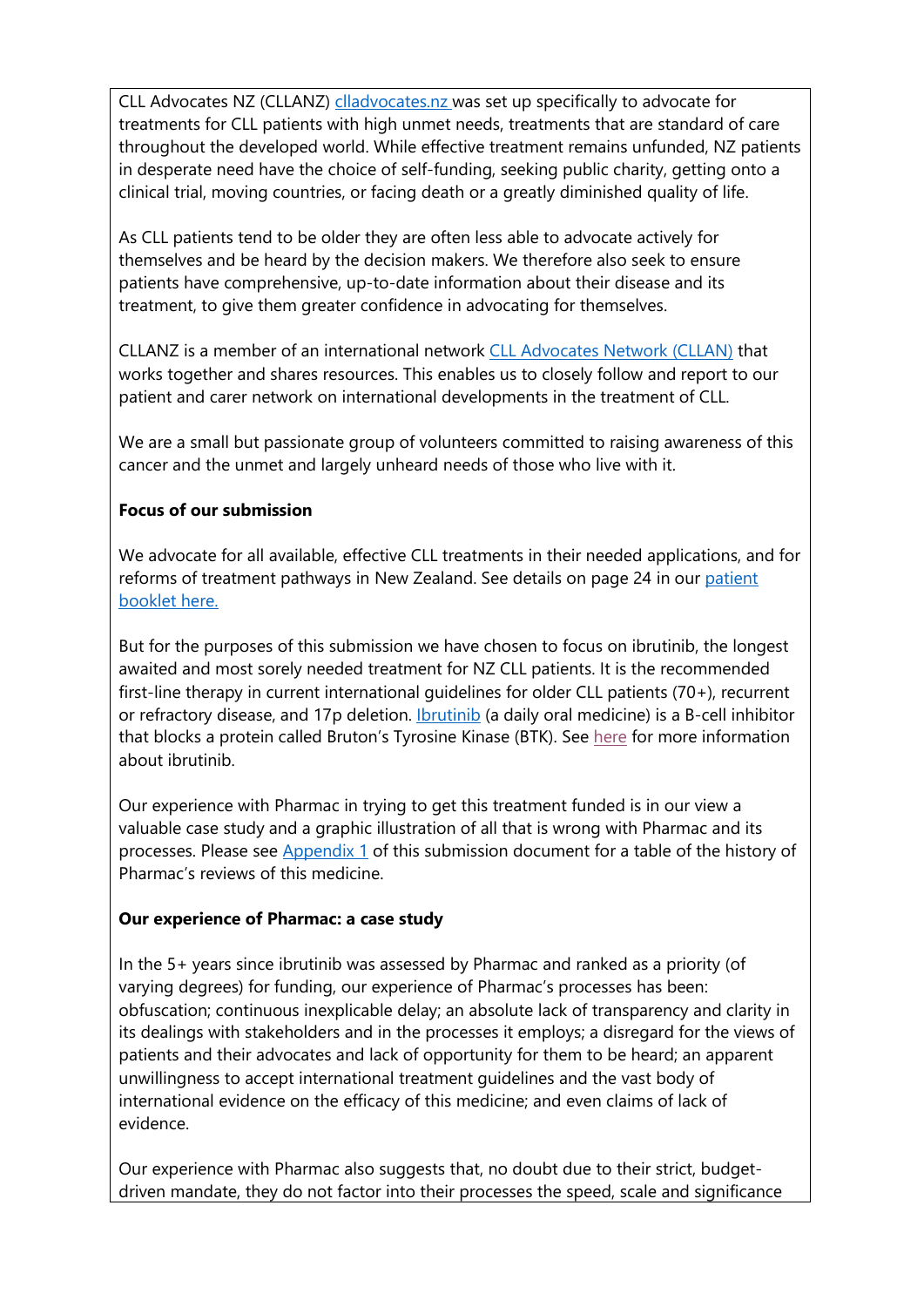of the advances going on in medicines discovery and development, and the many more potentially transformative treatments on the horizon that New Zealand needs to prepare for.

Nor do they appear to take account of the growing importance of precision medicine in diseases such as CLL and other blood cancers, with clinicians increasingly able to tailor treatments to an individual's disease, if they have the range of treatments needed to do so. Instead Pharmac frequently makes choices that disregard clinicians' advice and recommendations, including the advice of its own specialist committees, severely limiting clinicians' flexibility in how they treat patients.

Ibrutinib, when it first came onto the market, was a breakthrough medicine that radically changed the course of CLL patients' lives around the world. Today it is standard-of-care internationally, available and funded in all OECD countries except New Zealand. New Zealand clinicians treating CLL patients regard funding it here as an absolute 'no brainer'.

We have had meetings with Pharmac executives (initiated by us) which have always been polite and friendly, with undertakings that another meeting on this medication is coming up soon, but nothing comes of it.

We are told that a factor in the slowness of processes is the limited availability of clinical advisory committees, who have a set number of annual meetings, but this would appear to be a self-imposed budget-related constraint.

We do not know what if anything is being negotiated behind closed doors with suppliers, in the world of 'bundled' deals and rebates. Secrecy around price and dealings with suppliers appears to be yet another factor inherent in Pharmac's zealous, budget-driven approach.

Over six years of PTAC and CaTSoP committee meetings on ibrutinib there have been 20 widely vacillating outcomes, ranging from decline, medium, low, high, no decision and defer.

At the end of all this we still have no idea when or if ibrutinib is ever going to be funded.

We can only conclude that the delay in funding it is all about price, basically tactical 'rationing by delay', waiting for the medication to come off patent and for generics or cheaper versions to come onto the market.

Clearly this overall approach of 'cheaper ahead of better health outcomes' cannot and does not produce best health outcomes for those in need of this treatment.

Out of the blue in 2019 Pharmac announced it was funding another CLL treatment we had been advocating, venetoclax. See details on page 22 in our [patient booklet here.](https://clladvocates.nz/wp-content/uploads/2021/02/CLLANZ-Patient-Booklet-2021.pdf) This is a different class of treatment, a BCL-2 inhibitor, that is also needed but is not interchangeable with ibrutinib, is not the recommended international first-line therapy, is unproven in one of the applications it is funded for, does not meet the most serious unmet needs, involves some serious risks, including hospitalisation and relapse, and requires hospital-based infusion. But it is a fixed duration therapy (two years).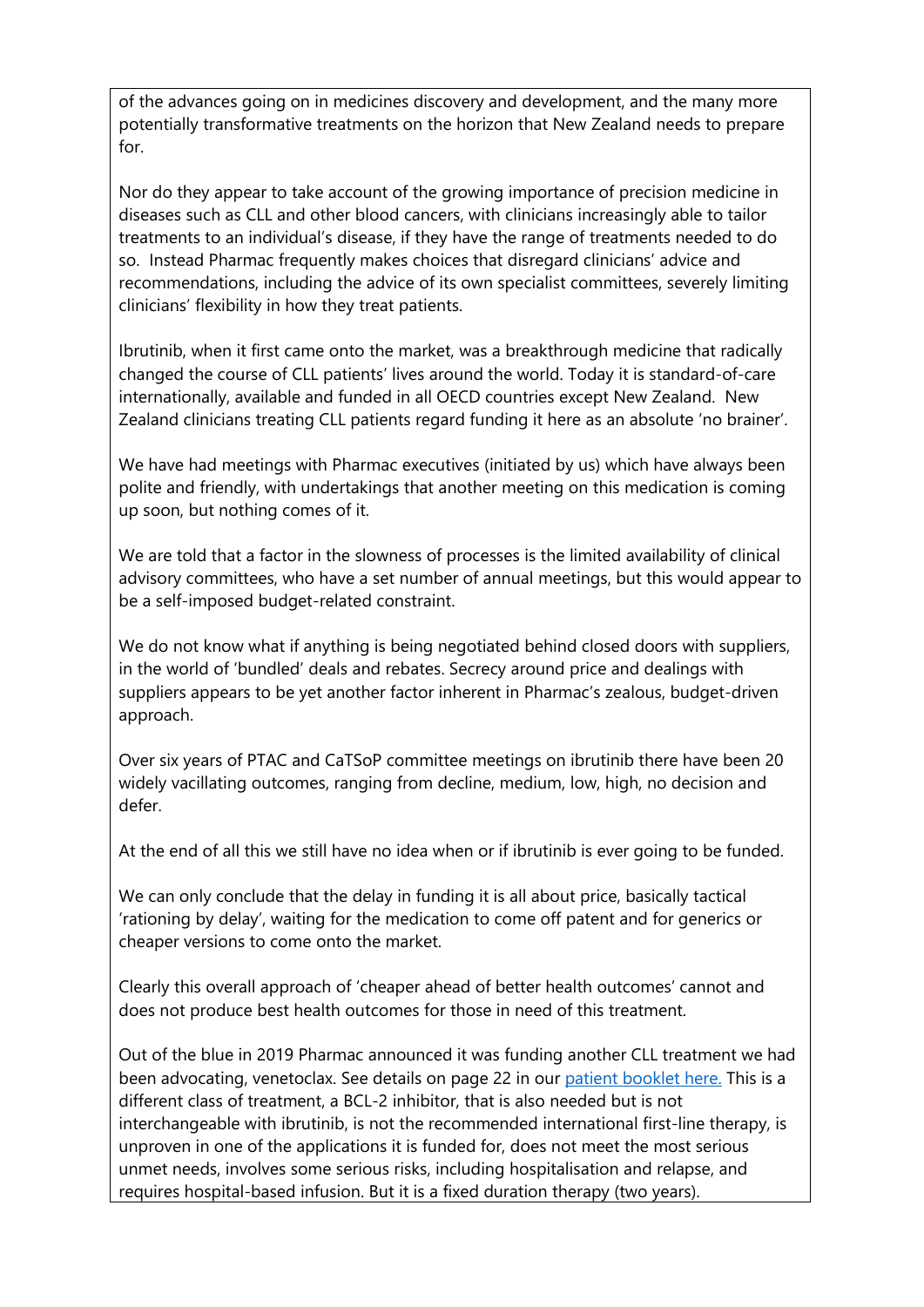The literature suggests that about 30% of those going onto venetoclax (and in New Zealand these will be the sickest, most severe CLL cases) won't get into a prolonged remission. This is because 5% of people don't have the receptor required to allow venetoclax to work, and 25% will either get intolerable side effects, or the CLL won't respond, or will come back after the 2 years of therapy is completed. In New Zealand that group will usually have no funded further option (except, perhaps, an allogenic stem cell transplant, a treatment almost obsolete in other OECD countries). Outside New Zealand this group would get ibrutinib funded, which would almost certainly work and work well, and save the lives of many in this group.

But in New Zealand, to add to the inconsistency, as our table in [Appendix 1](#page-11-0) records, CaTSoP accorded high priority in 2020 and 2021 to ibrutinib as therapy for CLL patients who have failed or relapsed after venetoclax, but it is still unfunded for this application.

Looking at the wider equity and economic considerations, it is well known that BTK inhibitors such as ibrutinib are very well suited to outpatient therapy, including in remote regions or those underserved by local specialists (via telephone/remote consultation). We would have expected that factors such as time off work, travel to infusion facilities, potential need for a carer, and/or the ability to remain in or return to work and a normal productive life should have been considered. But it appears the decision took no account of these potential downstream social and economic costs or savings.

The decision to fund venetoclax was of course welcome. But again, in the absence of any explanation, we have to conclude this treatment was chosen because it is a fixed duration therapy, and therefore likely to be cheaper in the short term.

Opaque processes and decisions like this do nothing to promote public trust and confidence in Pharmac.

Recently through a media OIA we learned for the first time that there are 73 medicines Pharmac would like to fund if it had the budget to do so. The cost would be \$417.7m. The actual list is not published (why not?), but it is broken down into how long each has been waiting. Although we have no way of knowing if or where ibrutinib sits on the list, we assume it will be one of the 14 that have been waiting the longest, i.e., for 6+ years.

Among the many concerns this revelation raised is that the Minister confirmed to media that any additional funding for Pharmac (in the then upcoming Budget) would be a political decision, i.e., there is no relationship between the medications identified as needed as a matter of priority, and decisions about Pharmac's funding. We do not know what if any additional budget request was put up in this year's Budget. It was also revealed that in 2020 Pharmac did not ask for any more budget at all. So who is advocating for funding to match the highest priority needs of NZ patients?

To pursue our mission, as well as actively engaging with Pharmac, we have used every available channel within our means and our democratic system to be heard: through petitions, submissions, engaging with media, marching on Parliament, and appearances at select committees. But Pharmac seems deaf to these efforts by patients to be heard. They say they are improving stakeholder engagement, but there is no evidence of this. We think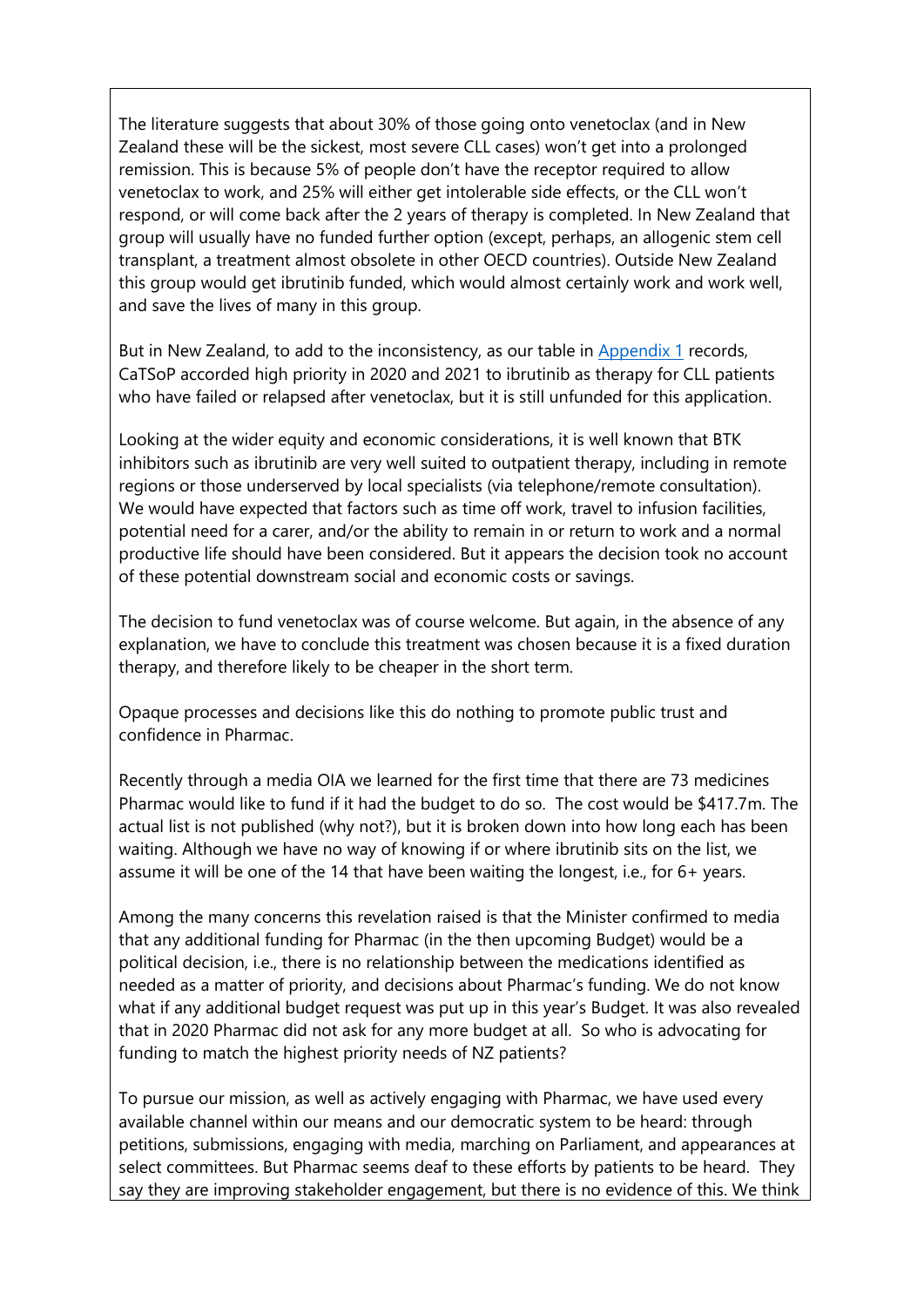it is outrageous that people who are sick and in some cases terminally ill feel they have no choice but to lie down on the concrete in the rain outside Parliament to express their desperation. But what other options do they have?

What are the challenges with PHARMAC's functions for funding medicines and devices?

#### **Budget fixing/forced savings bias**

We understand that the fixed nature of the pharmaceutical budget is out of the scope of this review. However we believe the single greatest challenge with the current Pharmac model is the constraint of operating within a fixed budget that is unrelated to NZ patients' medication needs, is not publicly reported on, and is out of line with relative medications funding levels in comparable countries. We believe this is an insuperable challenge to Pharmac's ability to perform its core function effectively.

While health funds will always be scarce and heavily contested, Pharmac's heavy institutional bias towards making savings, needing to disinvest in an older medicine before it can fund a new one, disregarding wider social and economic impacts, choosing the cheapest rather than most effective medicines, and tactically delaying funding innovative, very expensive but in some cases curative treatments, does not produce best health outcomes.

A further cost-saving tactic used by Pharmac that is inconsistent with other countries is to tightly limit the applications a new treatment can be used for, heavily restricting the number of patients who can access it.

#### **Fitness for purpose of the Pharmac model**

Much has been said about how well the model's focus on savings worked in the early years after Pharmac was established in 1993, and how successful the agency was in taking on the pharmaceutical companies and bringing cheap, or free mass-use medicines to New Zealanders.

But the model is now an anachronism:

- The world of medicines development has changed exponentially. Highly sophisticated, new generation medicines and technologies that are transforming the management of diseases and health outcomes are flowing onto the market.
- Pharmac's mandate does not permit it to be proactive or forward looking. Our medicines assessing and funding agency should not only be advising the government of the day on what is on the horizon and how to plan for it, but also the size of the gap between what medicines need to be funded to bring New Zealand into line with the rest of the developed world and the cost of closing that over time.
- Pharmac's current institutionally reactive attitude to assessing new medicines, and its long, drawn-out, 'behind closed doors' processes make Pharmac quite unfit for assessing and ranking these new medicines in an effective and timely manner.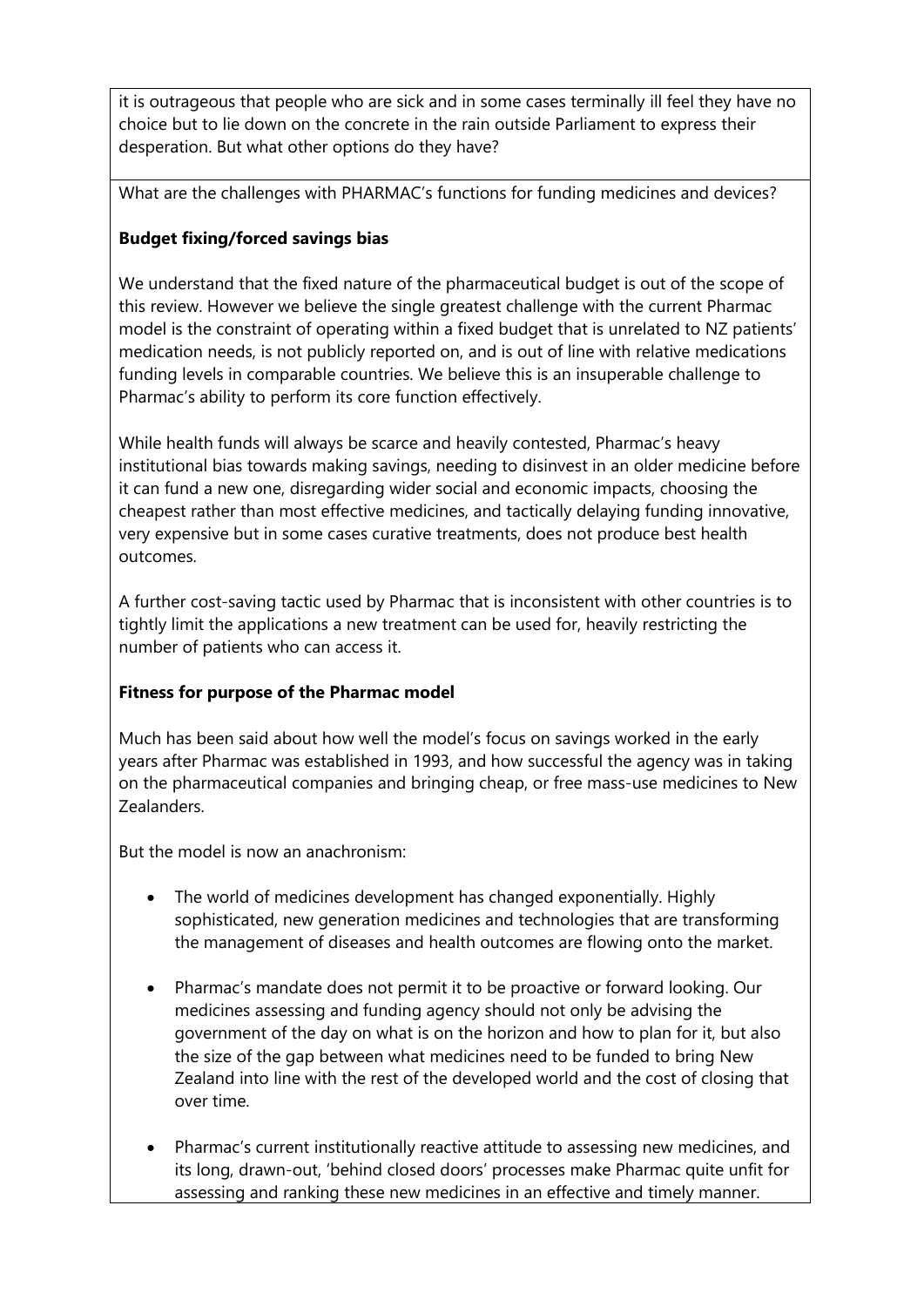- Pharmac's model is also out of sync with the wider wellbeing approach to health. With its mandate limited to health considerations, and its narrow cost utility assessment approach, Pharmac's decisions do not take account of the social costs and benefits of medicines and medical treatments on people's lives. These include savings made through early treatment, and the costs of not treating people at all. They include the costs of medicines compared with other interventions. They include the impact on patients of being able to return to or remain in work, or have home-based treatment, the impact on primary care givers and whanau, barriers to equity of access such as travel costs, and the difficulties experienced by Māori, the elderly, disabled and rural people in accessing treatment.
- Adding medical devices to Pharmac's responsibilities and the need to be abreast of technological developments can only exacerbate these challenges, stretching timelines and already limited resources, and further clouding accountabilities.
- Another impact of Pharmac's long delays in funding modern treatments that are international standard of care is that they prevent New Zealand patients and their clinicians from accessing international clinical trials of these treatments.
- Speed of access to new medicines to New Zealanders is not part of Pharmac's mandate. NZ is 19th out of 20 OECD countries for access to new medicines, and unlike funding systems in comparable jurisdictions, Pharmac has no 'rapid access' scheme to efficiently evaluate and fast track access to new targeted medicines for people with high or urgent unmet needs.

The net result of these issues is that NZ patients are missing out on life-saving treatments, and we now have a two-tier system, where the wealthy can self-fund and enjoy a good quality of life, while the poor have a reduced quality of life or die.

A further challenge to Pharmac is a growing sense among the general public that Pharmac is not serving us well, as patients increasingly do their own research, collaborate on social media, and resort to public demonstrations.

For all of these reasons we believe the Pharmac model is no longer fit for purpose.

#### **Overlap and lack of transparency between functions**

We believe the overlap between Pharmac's various roles, specifically between assessment and procurement, adds significantly to the time taken by both processes, and blurs the 'waiting room' area between them, where stakeholders have no idea whether or not or when even a high priority treatment is going to be funded.

Once the DHBs are rolled into Health NZ, procurement will become one of its core functions, and Pharmac's role in procuring medicines for the DHBs would likely be absorbed into that, consolidating Health NZ's procurement capability and capacity.

This would be an opportunity to separate Pharmac's two main roles (and resources) and remove the inherent conflict between the two. In line with international best practice a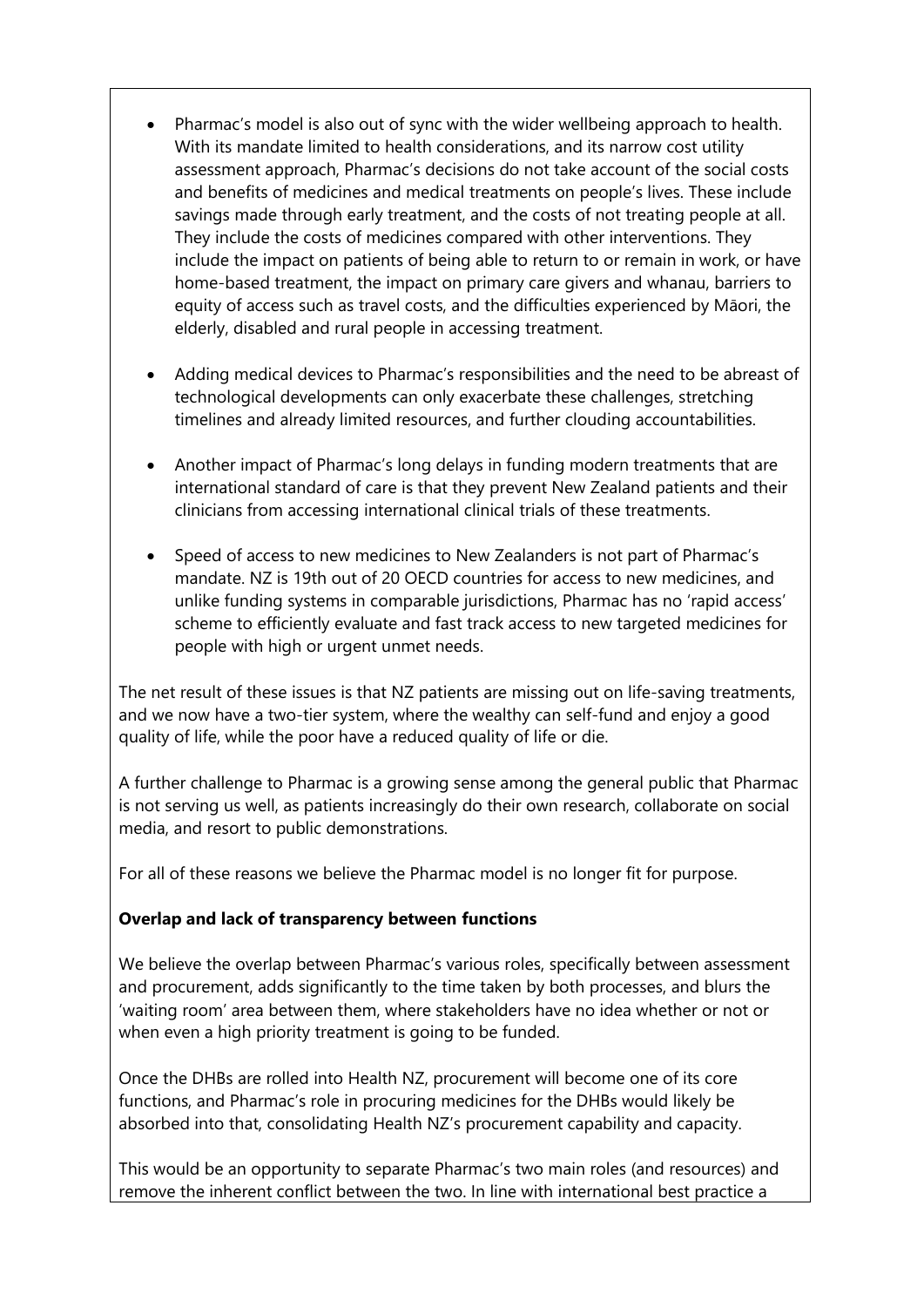standalone assessment agency could be created, able to build capacity and expertise in assessing health technology as well as medicines. NICE in the UK is widely regarded as the gold standard for such an agency and there may be potential to access their resources. PBAC in Australia would also be a valuable source of support, and there may even be a case for merging with them.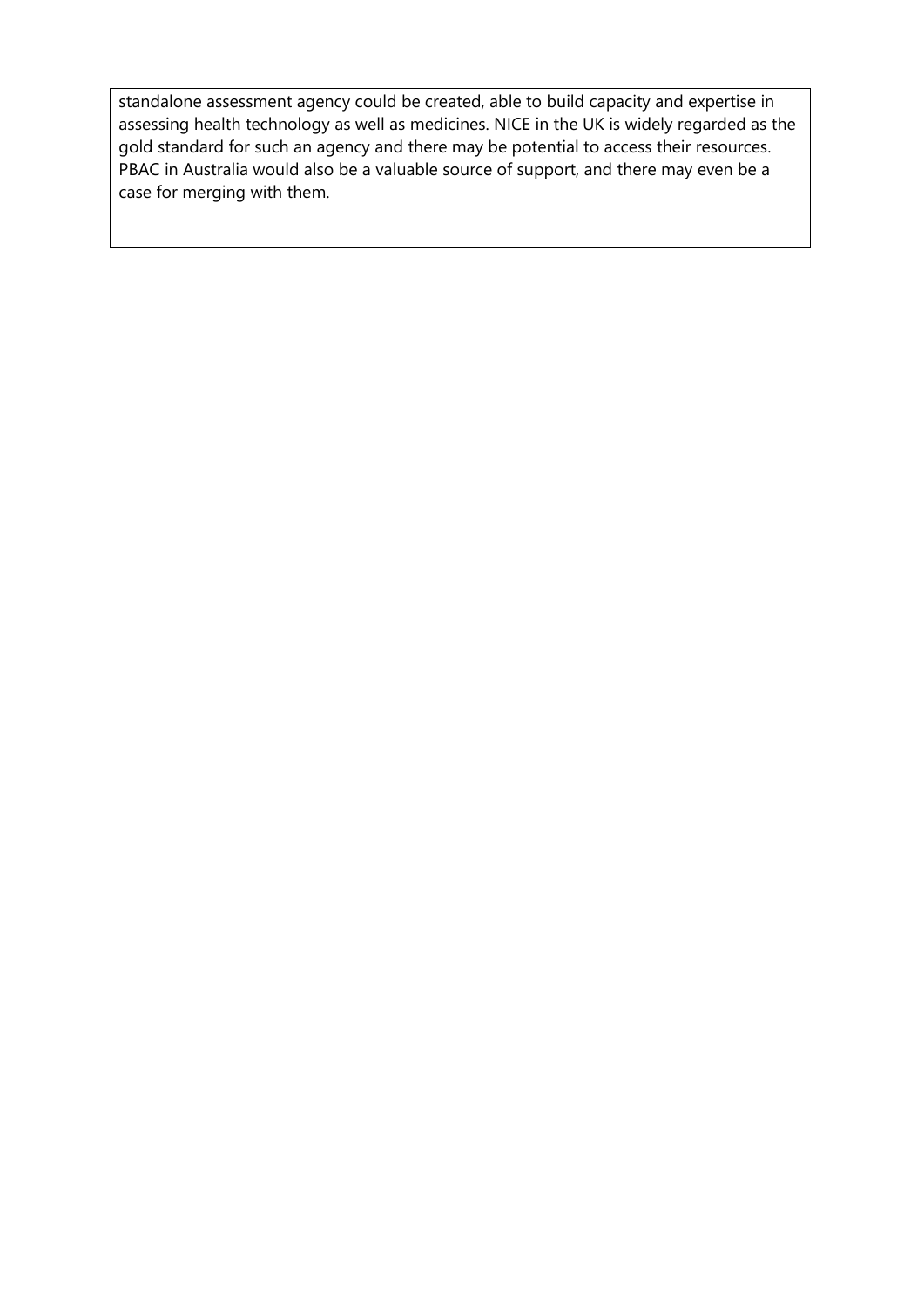## **What do you know about PHARMAC's processes and how they work?**

2. What do you think works well with the processes PHARMAC uses to assess the funding of medicines and medical devices?

Given the outcome of our efforts, our only experience of Pharmac's processes has been negative. We have heard that their commercial negotiators are very skilled, but we have not had sufficient engagement or information to identify any other strengths.

3. What do you think are the barriers to accessing medicines and devices?

We have covered these in our discussion (in 1. above) of our experience with Pharmac.

4. Is there any other country that does it better? What is it that it does better and would any of those systems apply here?

Judging by the medicines they fund and make available to their citizens, and the proportion of their health budgets they spend on medicines, we believe every other country in the OECD does it better than we do. Indeed 44 countries including many outside the OECD fund the CLL treatment ibrutinib, along with many other medicines that are not funded for New Zealanders.

As noted above, many OECD countries have or are developing rapid access schemes and all are faster in funding new medicines than NZ. We could learn from them.

As also noted, we are aware that NICE in the UK is regarded as a standout in its field. We trust the Review Panel will be reviewing NICE's latest 5 year strategy as a model NZ could potentially aspire to, no doubt along with other international models such as Australia's PBAC and CADTH in Canada.

The NICE model in particular is well understood in New Zealand and has been widely discussed in health and medical circles. We hope the Panel will take the opportunity of this review to be bold, and put forward a proposal to the Government on adopting and creating a new, fit for purpose model based on international best practice, such as the NICE one.

We do not of course have the resources to review the literature on successful systems from around the world, but we also commend to you this **OECD** study commissioned by OECD health ministers that provides an evidence-based assessment of the current performance of the pharmaceutical innovation system, and presents a critical analysis of policy options for reforms to promote access and sustainability'.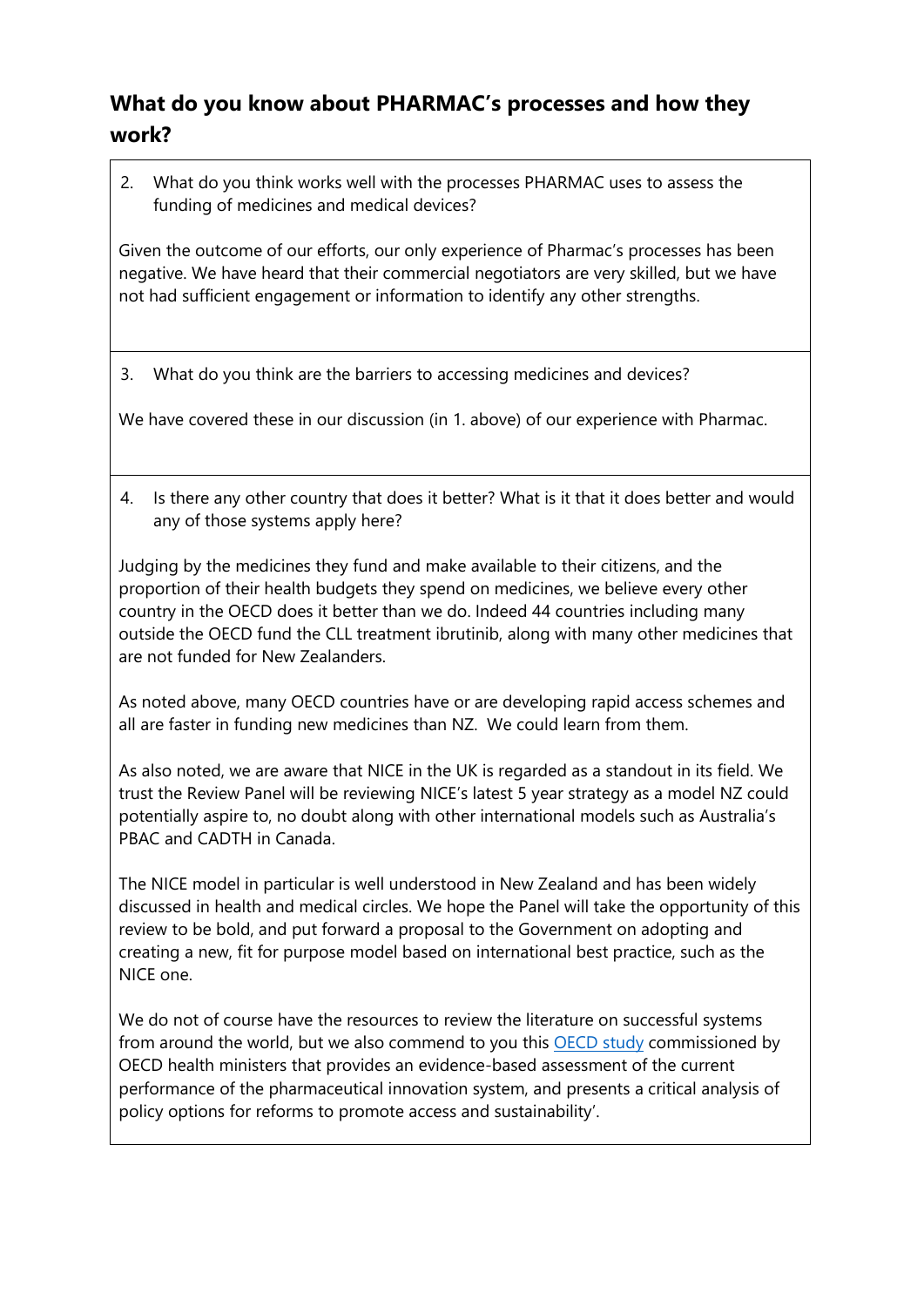### **What should PHARMAC's role include in the future?**

5. How might PHARMAC look in the future? And what needs to change for this to happen?

We believe Pharmac is rapidly losing the trust and confidence of the public, for all the reasons outlined above. These issues – lack of transparency, decisions on medicines bogged down in years of unexplained delays, failure to engage honestly with stakeholders, failure to keep pace with the rest of the world, etc – are symptoms of significant failings in the Pharmac model that require radical change, including changes to Pharmac's statutory objective and functions, as follows.

We believe:

- The NZ medicines budget should be determined by the Minister of Health and/or Health NZ as an appropriation in Vote: Health. This would allow proper scrutiny and transparent review of how resources are allocated among health services.
- The NZ medicines budget (which currently appears to be around 5% of the total health budget) should at least be set at the average level of comparable OECD countries (in the range of 10 – 15%).
- Pharmac's functions should be split, with procurement taken over by Health NZ in co-governance with the Māori Health authority, and a new 'Pharmac' being responsible for assessment of medicines and health technology, potentially utilising expertise and resources from international agencies.
- The reformed Pharmac should be modelled on NICE's vision, structure and new 5 year plan.
- In addition to addressing the key shortcomings in the current model, a new 'Pharmac' should be required to publish a regular horizon scan of discoveries and innovations in medicine, therapies and health technologies that are in the pipeline. It should also advise the government of the day on the cost of closing the medicines access gap with other comparable countries (see 'Challenges' above).
- Wider and downstream social and economic costs and benefits should form part of its assessment criteria, together with reducing inequities and inequalities in health access and outcomes.

6. Are there additional or different things that PHARMAC should be doing?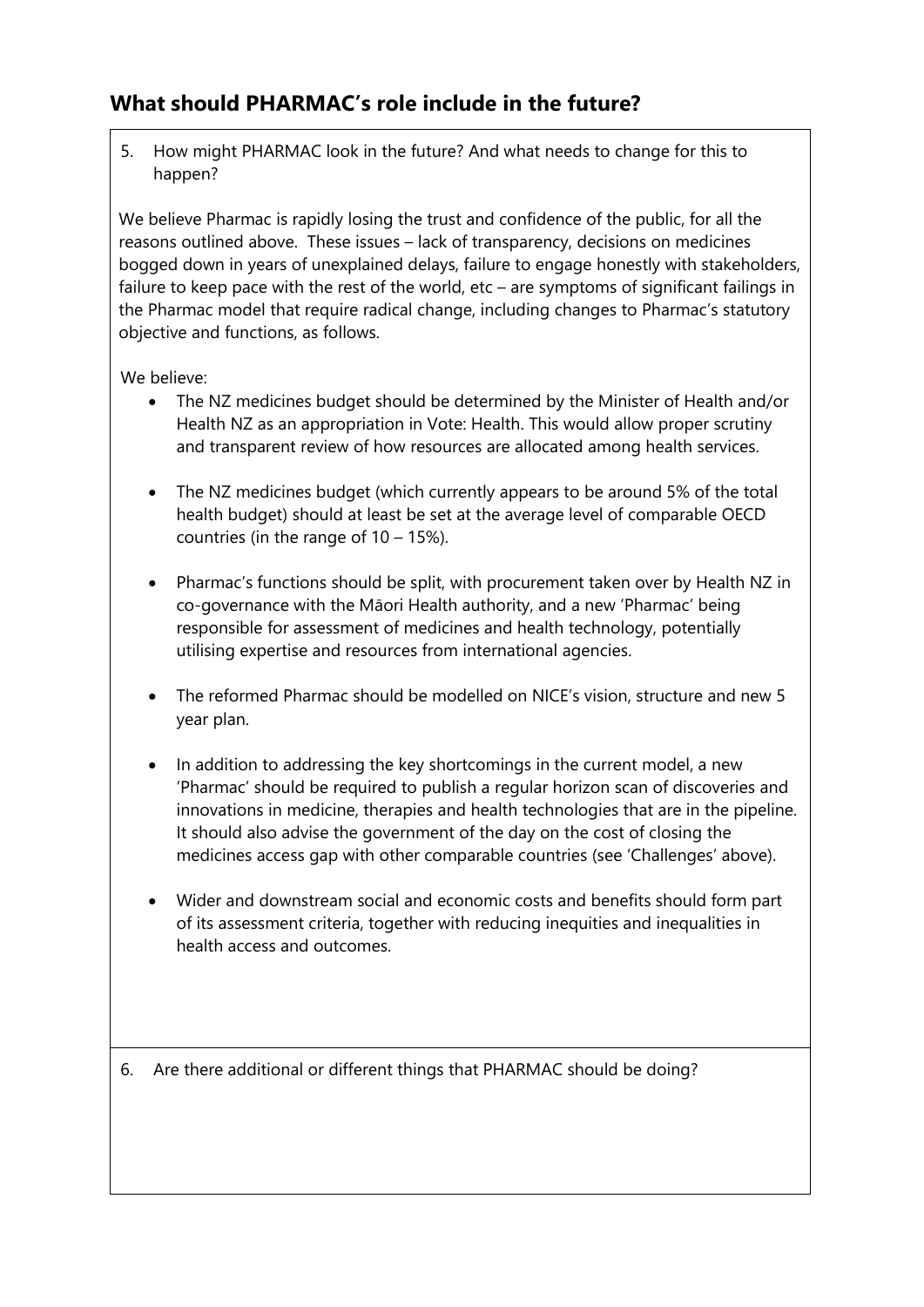7. What do the wider changes to the Health and Disability system mean for PHARMAC?

## **How should PHARMAC address the need for greater equity in the decisions it takes, in particular for Māori, Pacific and disabled people?**

8. How well does PHARMAC reflect the principles of Te Tiriti o Waitangi?

We do not have sufficient information to judge this, but as noted in our submission, Pharmac's current narrow limitation to health considerations rather than the wider social and economic impacts of decisions on medicines, will be impacting more heavily on people who are already disadvantaged in the health system, including Māori, Pasifika and disabled people.

9. How can PHARMAC achieve more equitable outcomes?

Faster, better access to effective medicines, achieved through more transparent, fairer processes that consider wider aspects of health and wellbeing, overseen by a forwardlooking, dynamic agency that operates in line with international best practice will benefit all New Zealanders and reduce current inequities.

## **Additional feedback**

Is there anything else that you think the Review Panel should consider?

We are concerned about the rushed timeline and clearly limited resources the Panel appears to have been given to carry out this very important review. We urge you to ask for an extension to allow you sufficient time to thoroughly consider and do justice to the large volume of feedback you've received. This is a once in a generation opportunity to achieve much-needed reform in an area that profoundly impacts the wellbeing of New Zealanders' and will do so for years to come.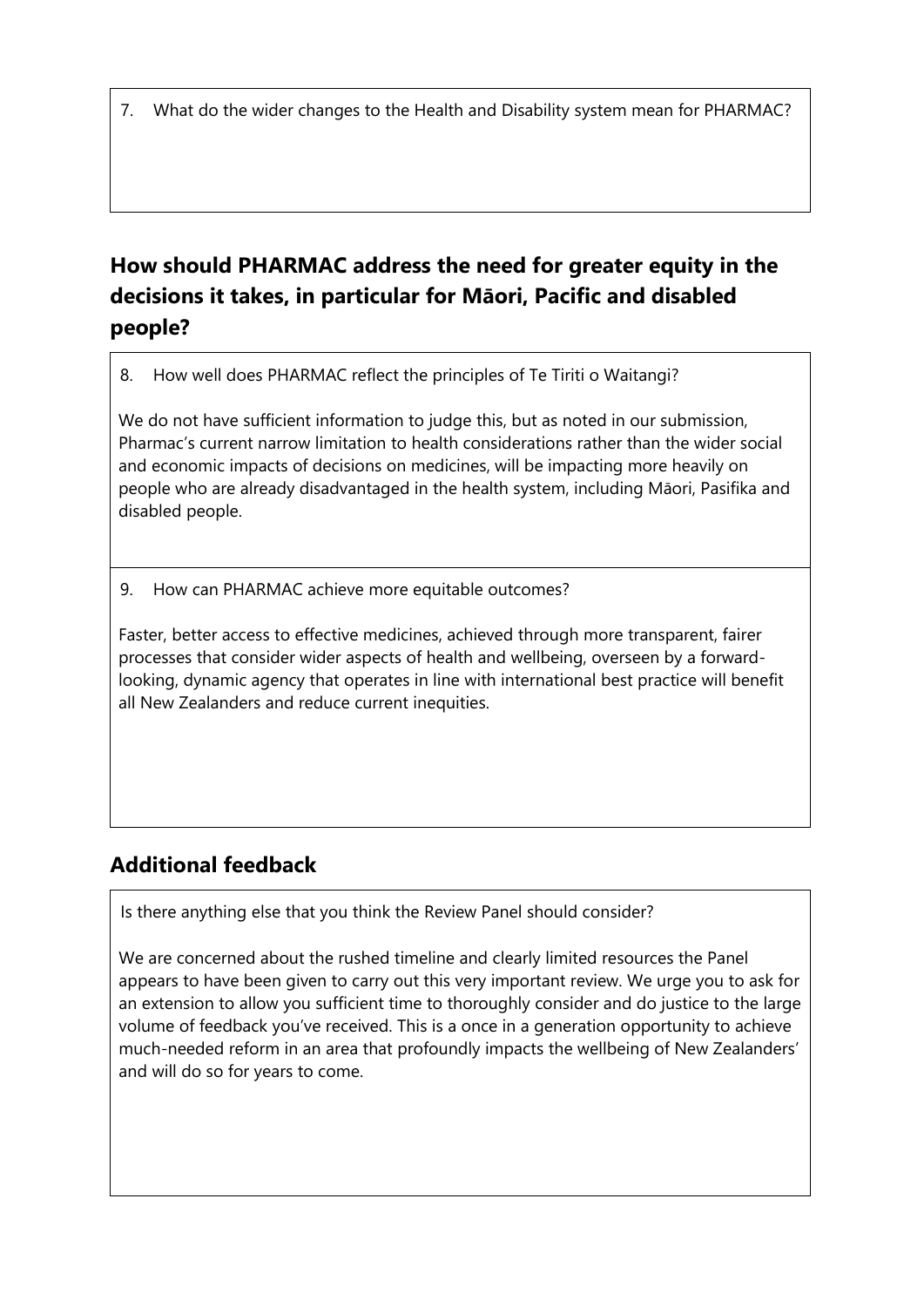## Contact information

Your feedback is important to us. If you are comfortable for us to get in touch if we have any questions or points of clarification regarding your feedback, please provide your name and contact email address below.

| <b>Name</b>          | Dr Neil Graham                                      |  |  |
|----------------------|-----------------------------------------------------|--|--|
| <b>Email address</b> | neil@clladvocates.nz                                |  |  |
| Organisation         | Chronic Lymphocytic Leukaemia Advocates NZ (CLLANZ) |  |  |

If you do not want your personal details to be shared for any other purpose (for example if we receive a request for information under the Official Information Act) please signal this using the box below.

☐ I do not want my personal details to be shared for any purpose other than this review.

Thank you for providing your feedback.

Tēnā koe mō tō tuku urupare mai.

PLEASE NOTE OUR TABLE APPENDED TO THIS SUBMISSION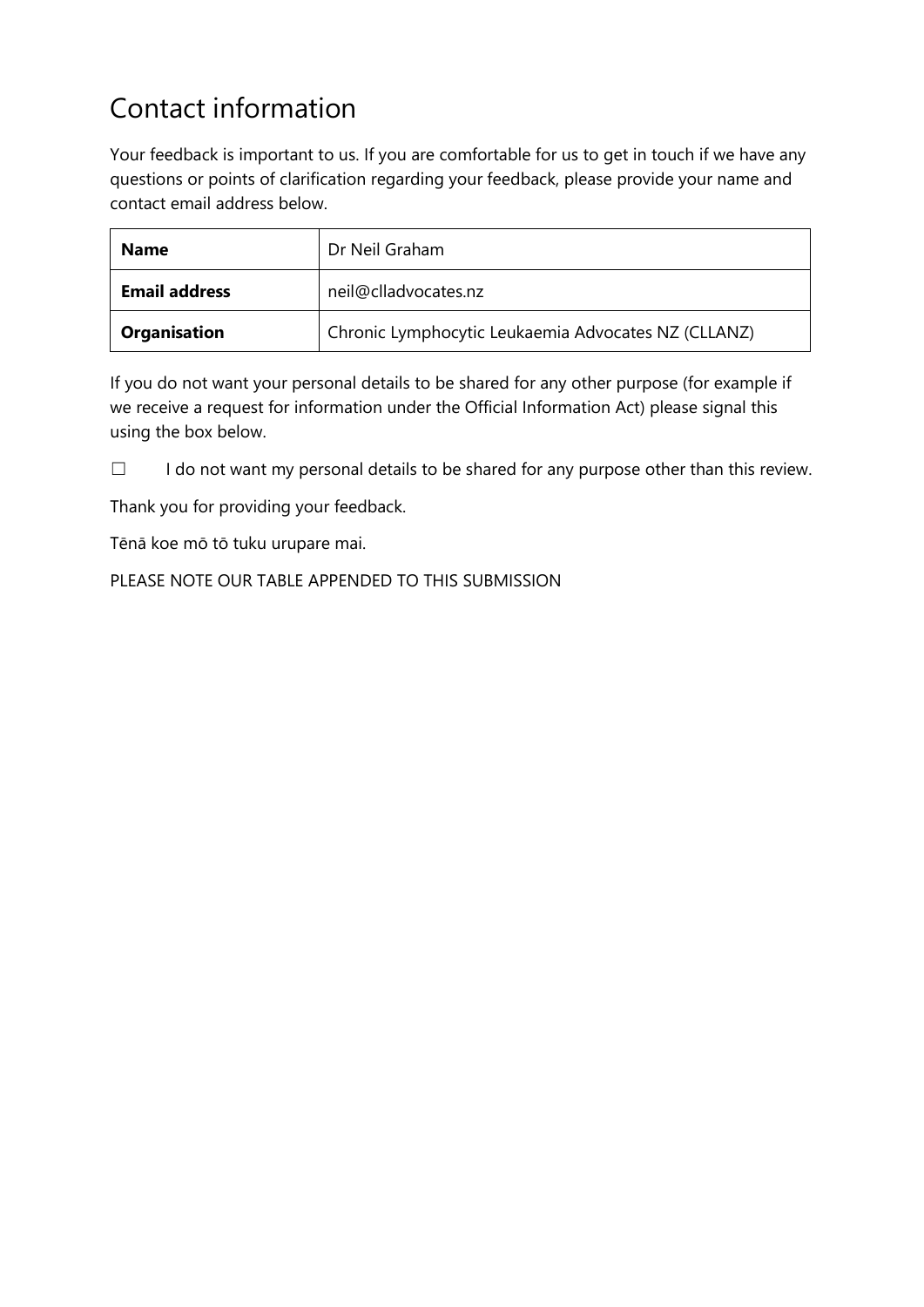## <span id="page-11-0"></span>**Appendix 1**

| Table 1: New Zealand registration dates and funding status for ibrutinib and venetoclax |  |  |
|-----------------------------------------------------------------------------------------|--|--|
|                                                                                         |  |  |

| <b>Targeted</b>                     | Year     | <b>Funding</b>                   | <b>Indication/line</b>                                                                                                                                                                                                                                                                                                                        | <b>Clinical review meeting outcomes</b>                                                                                                                                                                                                                                       | <b>Date</b>       | <b>Status</b>                    |
|-------------------------------------|----------|----------------------------------|-----------------------------------------------------------------------------------------------------------------------------------------------------------------------------------------------------------------------------------------------------------------------------------------------------------------------------------------------|-------------------------------------------------------------------------------------------------------------------------------------------------------------------------------------------------------------------------------------------------------------------------------|-------------------|----------------------------------|
| treatment                           | $($ of   | application                      | of therapy                                                                                                                                                                                                                                                                                                                                    |                                                                                                                                                                                                                                                                               | com               |                                  |
|                                     | registra | received                         |                                                                                                                                                                                                                                                                                                                                               |                                                                                                                                                                                                                                                                               | plete             |                                  |
|                                     | tion)    |                                  |                                                                                                                                                                                                                                                                                                                                               |                                                                                                                                                                                                                                                                               | d                 |                                  |
| Ibrutinib                           | 2015     | Aug 2015                         | Relapsed/                                                                                                                                                                                                                                                                                                                                     | Nov 2015: PTAC - Decline                                                                                                                                                                                                                                                      | N/A               | Unfunded                         |
|                                     |          |                                  | refractory CLL                                                                                                                                                                                                                                                                                                                                | May 2016: CaTSoP - Medium                                                                                                                                                                                                                                                     |                   |                                  |
|                                     |          |                                  | del17p                                                                                                                                                                                                                                                                                                                                        | priority                                                                                                                                                                                                                                                                      |                   |                                  |
|                                     |          |                                  |                                                                                                                                                                                                                                                                                                                                               | Aug 2016: PTAC -Low priority                                                                                                                                                                                                                                                  |                   |                                  |
|                                     |          |                                  |                                                                                                                                                                                                                                                                                                                                               | Sept 2016: CaTSoP - Medium                                                                                                                                                                                                                                                    |                   |                                  |
|                                     |          |                                  |                                                                                                                                                                                                                                                                                                                                               | priority                                                                                                                                                                                                                                                                      |                   |                                  |
|                                     |          |                                  |                                                                                                                                                                                                                                                                                                                                               | Nov 2016: PTAC - Defer                                                                                                                                                                                                                                                        |                   |                                  |
|                                     |          |                                  |                                                                                                                                                                                                                                                                                                                                               | Feb 2017: PTAC - Medium priority                                                                                                                                                                                                                                              |                   |                                  |
| Ibrutinib                           |          | Aug 2015                         | 1 <sup>st</sup> line del17p CLL                                                                                                                                                                                                                                                                                                               | Nov 2015: PTAC - Decline                                                                                                                                                                                                                                                      | N/A               | Unfunded                         |
|                                     |          |                                  |                                                                                                                                                                                                                                                                                                                                               | May 2016: CaTSoP - Medium                                                                                                                                                                                                                                                     |                   |                                  |
|                                     |          |                                  |                                                                                                                                                                                                                                                                                                                                               | priority                                                                                                                                                                                                                                                                      |                   |                                  |
|                                     |          |                                  |                                                                                                                                                                                                                                                                                                                                               | Aug 2016: PTAC - Low priority                                                                                                                                                                                                                                                 |                   |                                  |
|                                     |          |                                  |                                                                                                                                                                                                                                                                                                                                               | Sept 2016: CaTSoP - Medium                                                                                                                                                                                                                                                    |                   |                                  |
|                                     |          |                                  |                                                                                                                                                                                                                                                                                                                                               | priority                                                                                                                                                                                                                                                                      |                   |                                  |
|                                     |          |                                  |                                                                                                                                                                                                                                                                                                                                               | Nov 2016: PTAC - Defer                                                                                                                                                                                                                                                        |                   |                                  |
|                                     |          |                                  |                                                                                                                                                                                                                                                                                                                                               | Feb 2017: PTAC - Medium priority                                                                                                                                                                                                                                              |                   |                                  |
| Ibrutinib                           |          | Aug 2015                         | Relapsed/                                                                                                                                                                                                                                                                                                                                     | Nov 2015: PTAC - Decline                                                                                                                                                                                                                                                      | N/A               | Unfunded                         |
|                                     |          |                                  |                                                                                                                                                                                                                                                                                                                                               |                                                                                                                                                                                                                                                                               |                   |                                  |
|                                     |          |                                  |                                                                                                                                                                                                                                                                                                                                               |                                                                                                                                                                                                                                                                               |                   |                                  |
|                                     |          |                                  |                                                                                                                                                                                                                                                                                                                                               |                                                                                                                                                                                                                                                                               |                   |                                  |
|                                     |          |                                  |                                                                                                                                                                                                                                                                                                                                               |                                                                                                                                                                                                                                                                               |                   |                                  |
|                                     |          |                                  |                                                                                                                                                                                                                                                                                                                                               |                                                                                                                                                                                                                                                                               |                   |                                  |
|                                     |          |                                  |                                                                                                                                                                                                                                                                                                                                               |                                                                                                                                                                                                                                                                               |                   |                                  |
|                                     |          |                                  |                                                                                                                                                                                                                                                                                                                                               |                                                                                                                                                                                                                                                                               |                   |                                  |
|                                     |          |                                  |                                                                                                                                                                                                                                                                                                                                               |                                                                                                                                                                                                                                                                               |                   |                                  |
|                                     |          |                                  |                                                                                                                                                                                                                                                                                                                                               |                                                                                                                                                                                                                                                                               |                   |                                  |
|                                     |          |                                  |                                                                                                                                                                                                                                                                                                                                               |                                                                                                                                                                                                                                                                               |                   |                                  |
|                                     |          |                                  |                                                                                                                                                                                                                                                                                                                                               |                                                                                                                                                                                                                                                                               |                   |                                  |
|                                     |          |                                  |                                                                                                                                                                                                                                                                                                                                               |                                                                                                                                                                                                                                                                               |                   |                                  |
|                                     |          |                                  |                                                                                                                                                                                                                                                                                                                                               |                                                                                                                                                                                                                                                                               |                   |                                  |
|                                     |          |                                  |                                                                                                                                                                                                                                                                                                                                               |                                                                                                                                                                                                                                                                               |                   |                                  |
|                                     |          |                                  |                                                                                                                                                                                                                                                                                                                                               |                                                                                                                                                                                                                                                                               |                   |                                  |
|                                     |          |                                  |                                                                                                                                                                                                                                                                                                                                               |                                                                                                                                                                                                                                                                               |                   |                                  |
|                                     |          |                                  |                                                                                                                                                                                                                                                                                                                                               |                                                                                                                                                                                                                                                                               |                   |                                  |
|                                     |          |                                  |                                                                                                                                                                                                                                                                                                                                               |                                                                                                                                                                                                                                                                               |                   |                                  |
|                                     |          |                                  |                                                                                                                                                                                                                                                                                                                                               |                                                                                                                                                                                                                                                                               |                   |                                  |
|                                     |          |                                  |                                                                                                                                                                                                                                                                                                                                               |                                                                                                                                                                                                                                                                               |                   |                                  |
| Ibrutinib<br>Ibrutinib<br>Ibrutinib |          | Mar 2018<br>Aug 2015<br>Aug 2015 | refractory CLL<br>1 <sup>st</sup> line CLL for<br>unfit patients<br>Ibrutinib for CLL<br>as a subsequent<br>line of therapy<br>(RR or<br>intolerance) to<br>venetoclax<br>containing<br>regimens<br>1 <sup>st</sup> line or RR as<br>alternative to<br>venetoclax where<br>ibrutinib is a more<br>appropriate<br>option, within<br>context of | May 2016: CaTSoP - Medium<br>priority<br>Aug 2016: PTAC - Low priority<br>Mar 2018: CaTSoP - No formal<br>recommendation<br>Sept 2020: CaTSoP - Low priority<br>Sep 2020: CaTSoP - High priority<br>Feb 2021: CaTSoP - High priority<br>Sep 2020: CaTSoP - Medium<br>priority | N/A<br>N/A<br>N/A | Unfunded<br>Unfunded<br>Unfunded |